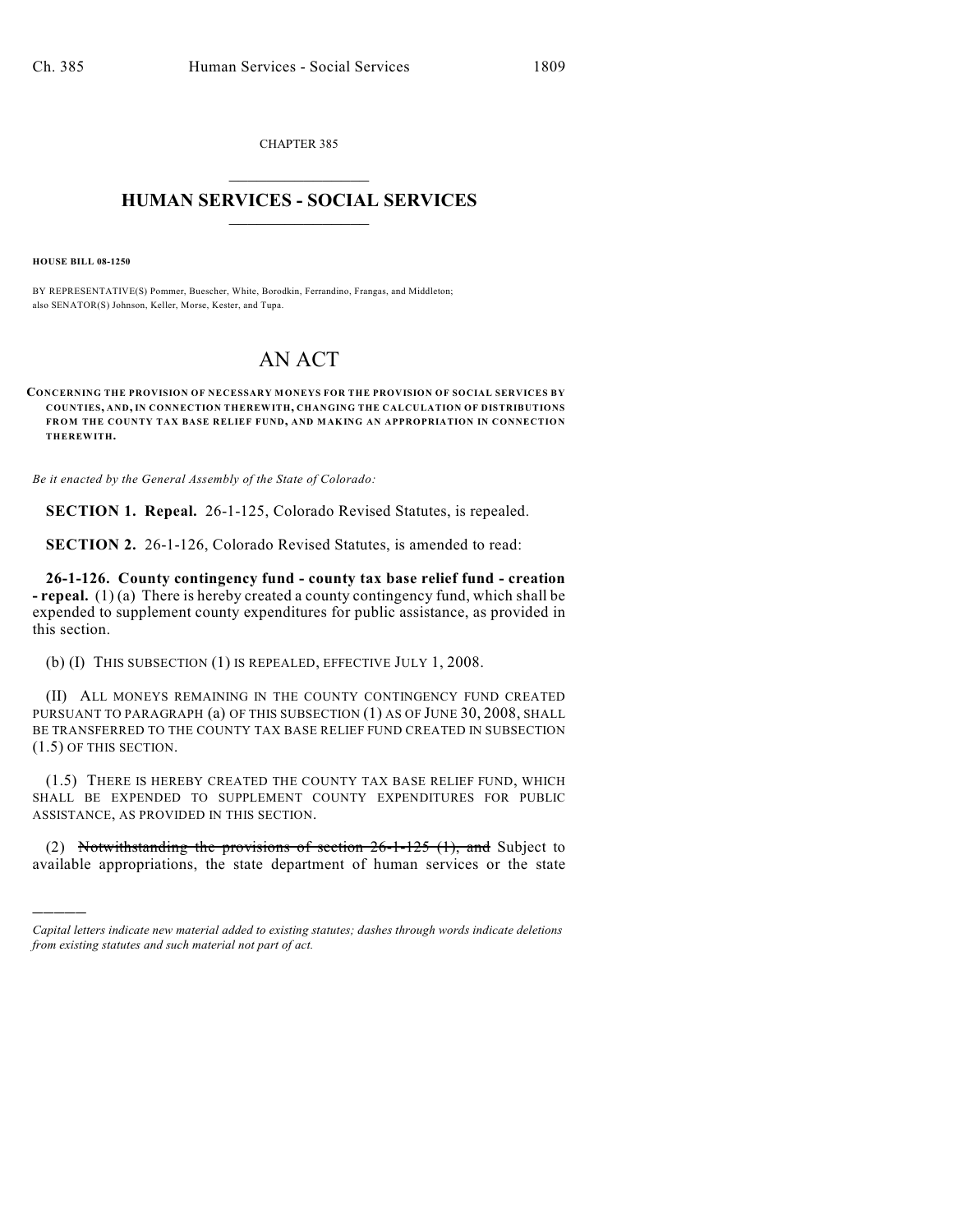department of health care policy and financing shall make an advancement, in addition to that provided in section  $26-1-122$ , out of the county contingency fund COUNTY TAX BASE RELIEF FUND to any county if moneys equivalent to those raised by a levy as determined pursuant to subsection (2.1) of this section on the property valued for assessment in the county are less than the sum of the county's obligations pursuant to section 26-1-122 and twenty percent of the amount expended for administrative costs and program costs of medical assistance THAT IS ELIGIBLE FOR A NON-ZERO AMOUNT CALCULATED BY USING THE FORMULA DESCRIBED IN SUBSECTIONS (3) AND (4) OF THIS SECTION.

 $(2.1)$  (a) If the total valuation for assessment of property in a county changes as of January 1, 1987, commencing on January 1, 1988, the mill levy used to determine eligibility for an advancement from the county contingency fund shall be changed from three mills to the number of mills determined by the following formula: Divide the total valuation for assessment for the calendar year two years preceding of those counties which were entitled to advancements from the county contingency fund for the fiscal year ending June 30 of the preceding year by the total valuation for assessment of those same counties for the preceding calendar year, multiply by three mills, and round the resulting figure to the nearest one-hundredth of a mill.

(b) For the calendar year FISCAL YEAR beginning January 1, 1989 JULY 1, 2008, and for each calendar year FISCAL YEAR thereafter, the mill levy used to determine eligibility A COUNTY'S QUALIFICATION for an advancement from the county contingency fund COUNTY TAX BASE RELIEF FUND during such calendar year THE FISCAL YEAR shall be changed to the number of mills determined by the following formula: Divide the total valuation for assessment for the calendar year two years preceding such calendar year of those counties which were entitled to advancements from the county contingency fund during all or part of said second preceding calendar year by the total valuation for assessment of those same counties for the first calendar year preceding such calendar year, multiply the quotient by the number of mills used to determine eligibility for the preceding calendar year, and round the resulting figure to the nearest one-hundredth of a mill. BASED UPON A THREE-TIERED SYSTEM WHEREBY A COUNTY MAY QUALIFY FOR A DISTRIBUTION OF MONEYS FROM ONE OR MORE TIERS.

(3) Subject to available appropriations, the amount of the additional advancement for each county for each month commencing on or after  $\frac{1}{11}$ ,  $\frac{1975}{11}$  JULY 1, 2008, shall be fifty percent of the difference between the following THE TOTAL OF AMOUNTS CALCULATED FOR EACH OF THE THREE TIERS FROM WHICH THE COUNTY QUALIFIES TO RECEIVE A DISTRIBUTION OF MONEYS PURSUANT TO SECTION 26-1-126 (2.1) (b), AS FOLLOWS:

(a) The sum of the monthly amount of the county's obligations pursuant to section 26-1-122 and twenty percent of the monthly amount expended for administrative costs and program costs of medical assistance, minus A DISTRIBUTION OF MONEYS FROM TIER 1 SHALL BE CALCULATED AS SEVENTY-FIVE PERCENT OF THE REMAINDER OF THE EQUATION X MINUS Y, WHERE:

(I) X EQUALS THE SUM OF THE MONTHLY AMOUNT OF THE COUNTY'S OBLIGATIONS PURSUANT TO SECTION 26-1-122 AND THE COUNTY SHARE OF THE MONTHLY AMOUNT EXPENDED FOR ADMINISTRATIVE COSTS OF MEDICAL ASSISTANCE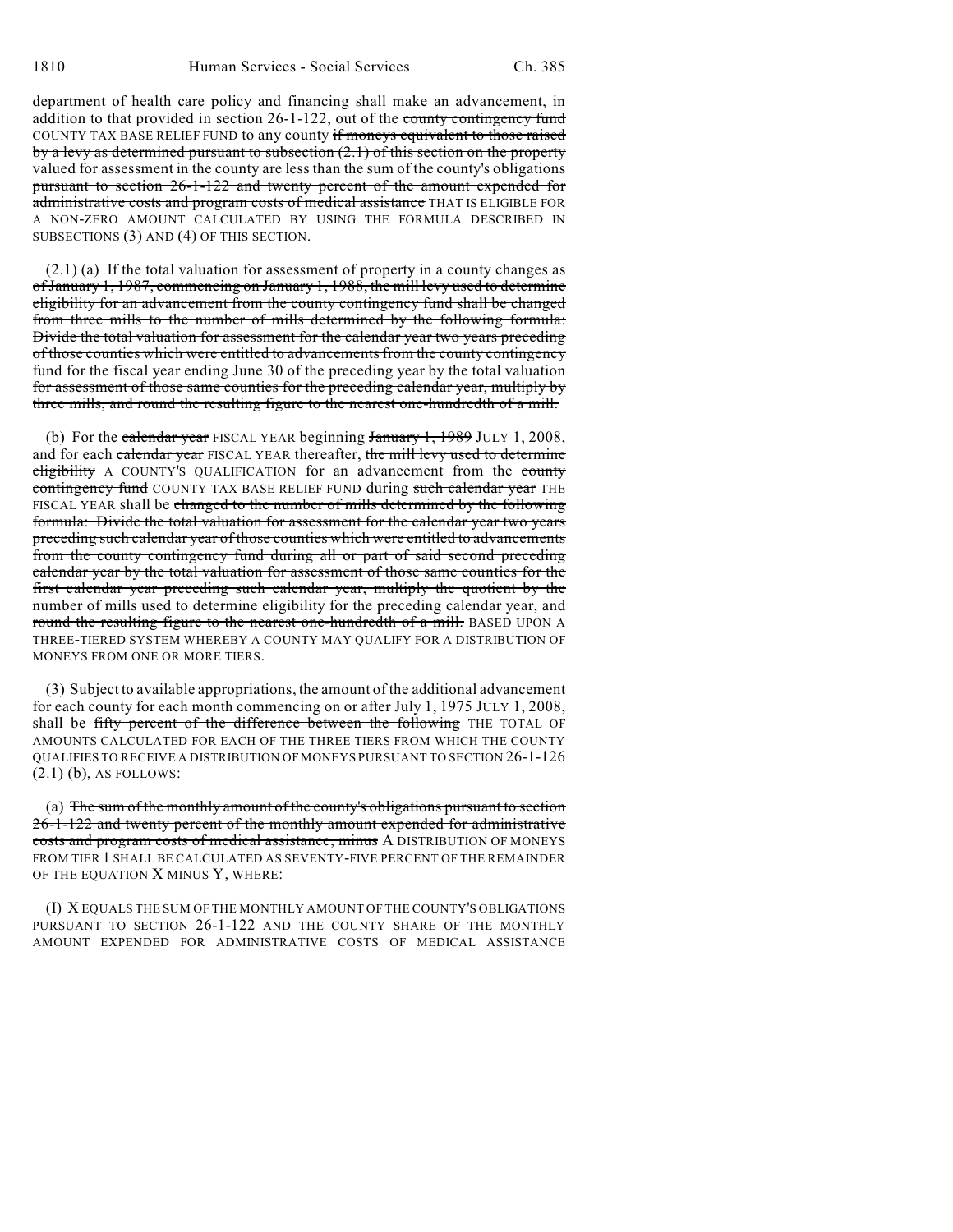PURSUANT TO SECTION 25.5-1-122, C.R.S., AND SECTION 26-1-122; AND

(II) Y EQUALS THE AMOUNT OF MONEYS THAT WOULD BE RAISED BY A LEVY OF 3.0 MILLS ON THE PROPERTY VALUED FOR ASSESSMENT IN THE COUNTY, DIVIDED BY TWELVE.

(b) The moneys equivalent to those raised by a levy of the number of mills determined pursuant to paragraph (b) of subsection (2.1) of this section on the property valued for assessment in the county divided by twelve. FOR A COUNTY NOT RECEIVING A DISTRIBUTION OF MONEYS FROM TIER 1, THE DISTRIBUTION FROM TIER 2 SHALL BE CALCULATED AS FIFTY PERCENT OF THE REMAINDER OF THE EQUATION X MINUS Y, WHERE:

(I) X EQUALS THE SUM OF THE MONTHLY AMOUNT OF THE COUNTY'S OBLIGATIONS PURSUANT TO SECTION 26-1-122 AND THE COUNTY SHARE OF THE MONTHLY AMOUNT EXPENDED FOR ADMINISTRATIVE COSTS OF MEDICAL ASSISTANCE PURSUANT TO SECTION 25.5-1-122, C.R.S., AND SECTION 26-1-122; AND

(II) Y EQUALS THE AMOUNT OF MONEYS THAT WOULD BE RAISED BY A LEVY OF 2.5 MILLS ON THE PROPERTY VALUED FOR ASSESSMENT IN THE COUNTY, DIVIDED BY TWELVE.

(c) FOR A COUNTY THAT RECEIVES A DISTRIBUTION OF MONEYS FROM TIER 1, THE DISTRIBUTION FROM TIER 2 SHALL BE CALCULATED AS FIFTY PERCENT OF THE REMAINDER OF THE EQUATION X MINUS Y, WHERE:

(I) X EQUALS THE AMOUNT OF MONEYS THAT WOULD BE RAISED BY A LEVY OF 3.0 MILLS ON THE PROPERTY VALUED FOR ASSESSMENT IN THE COUNTY, DIVIDED BY TWELVE; AND

(II) Y EQUALS THE AMOUNT OF MONEYS THAT WOULD BE RAISED BY A LEVY OF 2.5 MILLS ON THE PROPERTY VALUED FOR ASSESSMENT IN THE COUNTY, DIVIDED BY TWELVE.

(d) FOR A COUNTY NOT RECEIVING A DISTRIBUTION OF MONEYS FROM TIER 2, THE DISTRIBUTION FROM TIER 3 SHALL BE CALCULATED AS TWENTY-FIVE PERCENT OF THE REMAINDER OF THE EQUATION X MINUS Y, WHERE:

(I) X EQUALS THE SUM OF THE MONTHLY AMOUNT OF THE COUNTY'S OBLIGATIONS PURSUANT TO SECTION 26-1-122 AND THE COUNTY SHARE OF THE MONTHLY AMOUNT EXPENDED FOR ADMINISTRATIVE COSTS OF MEDICAL ASSISTANCE PURSUANT TO SECTION 25.5-1-122, C.R.S., AND SECTION 26-1-122; AND

(II) Y EQUALS THE AMOUNT OF MONEYS THAT WOULD BE RAISED BY A LEVY OF 2.0 MILLS ON THE PROPERTY VALUED FOR ASSESSMENT IN THE COUNTY, DIVIDED BY TWELVE.

(e) FOR A COUNTY THAT RECEIVES A DISTRIBUTION OF MONEYS FROM TIER 2, THE DISTRIBUTION FROM TIER 3 SHALL BE CALCULATED AS TWENTY-FIVE PERCENT OF THE REMAINDER OF THE EQUATION X MINUS Y, WHERE: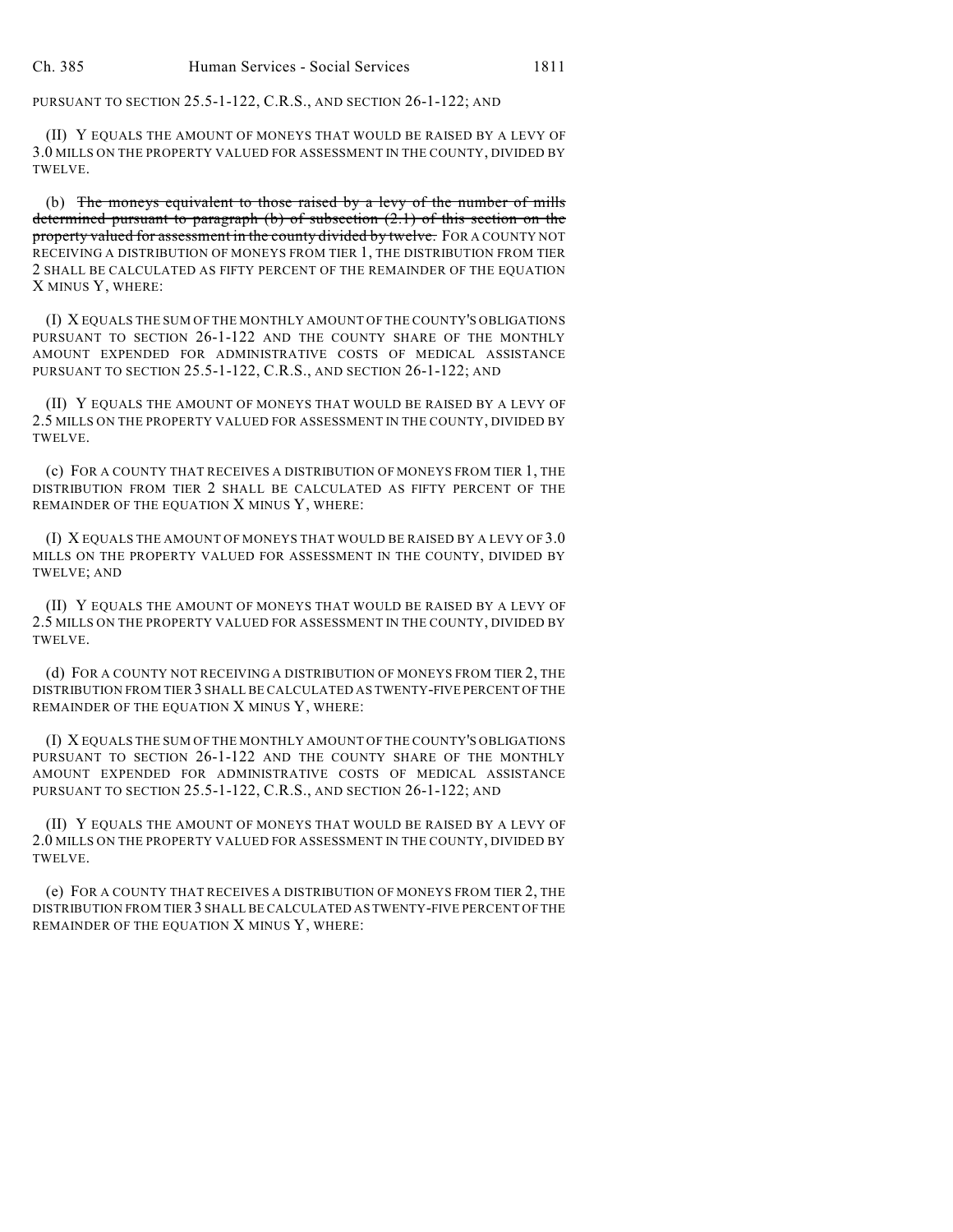(I) X EQUALS THE AMOUNT OF MONEYS THAT WOULD BE RAISED BY A LEVY OF 2.5 MILLS ON THE PROPERTY VALUED FOR ASSESSMENT IN THE COUNTY, DIVIDED BY TWELVE; AND

(II) Y EQUALS THE AMOUNT OF MONEYS THAT WOULD BE RAISED BY A LEVY OF 2.0 MILLS ON THE PROPERTY VALUED FOR ASSESSMENT IN THE COUNTY, DIVIDED BY TWELVE.

(4) (a) In the event appropriations are insufficient to cover advancements provided for in this section, all advancements shall be prorated on the basis of total claims submitted in proportion to funds available. As funds are advanced, any adjustments shall be made from subsequent monthly payments for this purpose.

(b) (I) THE EXECUTIVE DIRECTOR OF THE DEPARTMENT MAY, ON OR AFTER MAY 1 OF ANY FISCAL YEAR AND BEFORE THE FORTY-FIFTH DAY AFTER THE CLOSE OF THE FISCAL YEAR:

(A) TRANSFER UNEXPENDED GENERAL FUND MONEYS IN THE COUNTY TAX BASE RELIEF FUND LINE ITEM OF THE GENERAL APPROPRIATION ACT TO OFFSET GENERAL FUND OVER-EXPENDITURES IN THE COUNTY ADMINISTRATION LINE IN THE GENERAL APPROPRIATION ACT; AND

(B) TRANSFER UNEXPENDED GENERAL FUND MONEYS IN THE COUNTY ADMINISTRATION LINE IN THE GENERAL APPROPRIATION ACT TO OFFSET GENERAL FUND OVER-EXPENDITURES IN THE COUNTY TAX BASE RELIEF FUND LINE ITEM OF THE GENERAL APPROPRIATION ACT.

(II) THE TRANSFERS AUTHORIZED BY SUBPARAGRAPH (I) OF THIS PARAGRAPH (b) SHALL BE IN ADDITION TO ANY OTHER TRANSFERS WITHIN THE DEPARTMENT THAT ARE AUTHORIZED BY LAW OR THAT ARE AUTHORIZED IN THE GENERAL APPROPRIATION ACT AND ARE REQUIRED TO IMPLEMENT APPROPRIATIONS CONDITIONED ON THE DISTRIBUTION OR TRANSFER OF THE APPROPRIATED AMOUNTS.

(III) THE TOTAL AMOUNT OF MONEYS TRANSFERRED PURSUANT TO SUBPARAGRAPH (I) OF THIS PARAGRAPH (b) SHALL NOT EXCEED ONE MILLION DOLLARS FOR ANY FISCAL YEAR.

(5) Each county eligible for county contingency funds COUNTY TAX BASE RELIEF FUND MONEYS pursuant to this section shall only be responsible for an amount equal to the county's pro rata share of the general assembly's appropriation to the county contingency fund COUNTY TAX BASE RELIEF FUND. If state and county appropriations are insufficient to meet the administrative and program costs of public assistance and the administrative costs of medical assistance and food stamps, then the executive director of the department of human services, the executive director of the department of health care policy and financing, and the state board of human services shall act pursuant to sections 26-1-121 (1) (c) and 26-1-122 (5) to reduce the rate of expenditure so that it matches the available funds.

**SECTION 3.** 25.5-1-122 (2) (a) (I) and (4), Colorado Revised Statutes, are amended to read: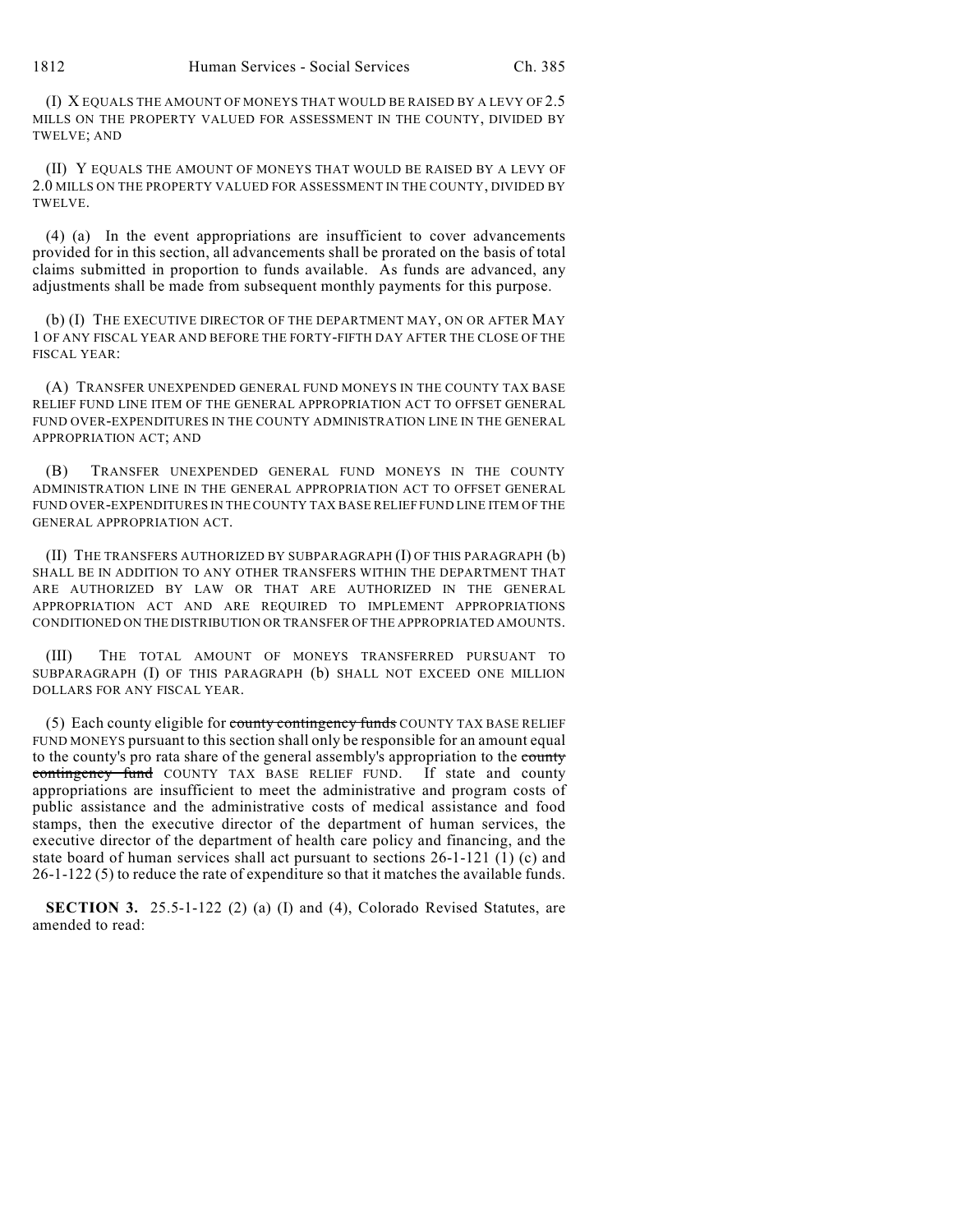**25.5-1-122. County appropriation increases - limitations.** (2) For the purposes of this section:

(a) "County share" means the actual amount of the county share for the previous fiscal year. "County share" shall not include:

(I) The amount expended by the county from the county contingency fund OR THE COUNTY TAX BASE RELIEF FUND pursuant to section 26-1-126, C.R.S.;

(4) Notwithstanding the provisions of subsection  $(1)$  of this section, a county in this state shall not be required to contribute an amount which exceeds the total social services mill levy the county may assess pursuant to section 26-1-125, C.R.S.

**SECTION 4.** 26-1-122.5 (2) (a) (I) and (4), Colorado Revised Statutes, are amended to read:

**26-1-122.5. County appropriation increases - limitations.** (2) For the purposes of this section:

(a) "County share" means the actual amount of the county share for the previous fiscal year. "County share" shall not include:

(I) The amount expended by the county from the county contingency fund OR THE COUNTY TAX BASE RELIEF FUND pursuant to section 26-1-126;

(4) Notwithstanding the provisions of subsection (1) of this section, no county in this state shall be required to contribute an amount which exceeds the total social services mill levy the county may assess pursuant to section 26-1-125.

**SECTION 5. Appropriation - adjustments to the 2008 long bill.** (1) In addition to any other appropriation, there is hereby appropriated, to the department of health care policy and financing, for allocation to the executive director's office, for county administration, for the fiscal year beginning July 1, 2008, the sum of three million four hundred thousand dollars (\$3,400,000), or so much thereof as may be necessary, for the implementation of this act. Of said sum, one million dollars (\$1,000,000) shall be from the general fund, and seven hundred thousand dollars (\$700,000) shall be cash funds from local funds. Said sum from the general fund shall be subject to the "(M)" notation as defined in the general appropriation act. In addition to said appropriation, the general assembly anticipates that, for the fiscal year beginning July 1, 2008, the department of health care policy and financing will receive the sum of one million seven hundred thousand dollars (\$1,700,000) in federal funds for the implementation of this act. Although the federal funds are not appropriated in this act, they are noted for the purpose of indicating the assumptions used relative to these funds in developing state appropriation amounts.

(2) In addition to any other appropriation, there is hereby appropriated, to the department of human services, for allocation to the county administration division, for county administration, for the fiscal year beginning July 1, 2008, the sum of ten million two hundred thousand dollars (\$10,200,000), or so much thereof as may be necessary, for the implementation of this act. Of said sum, four million dollars